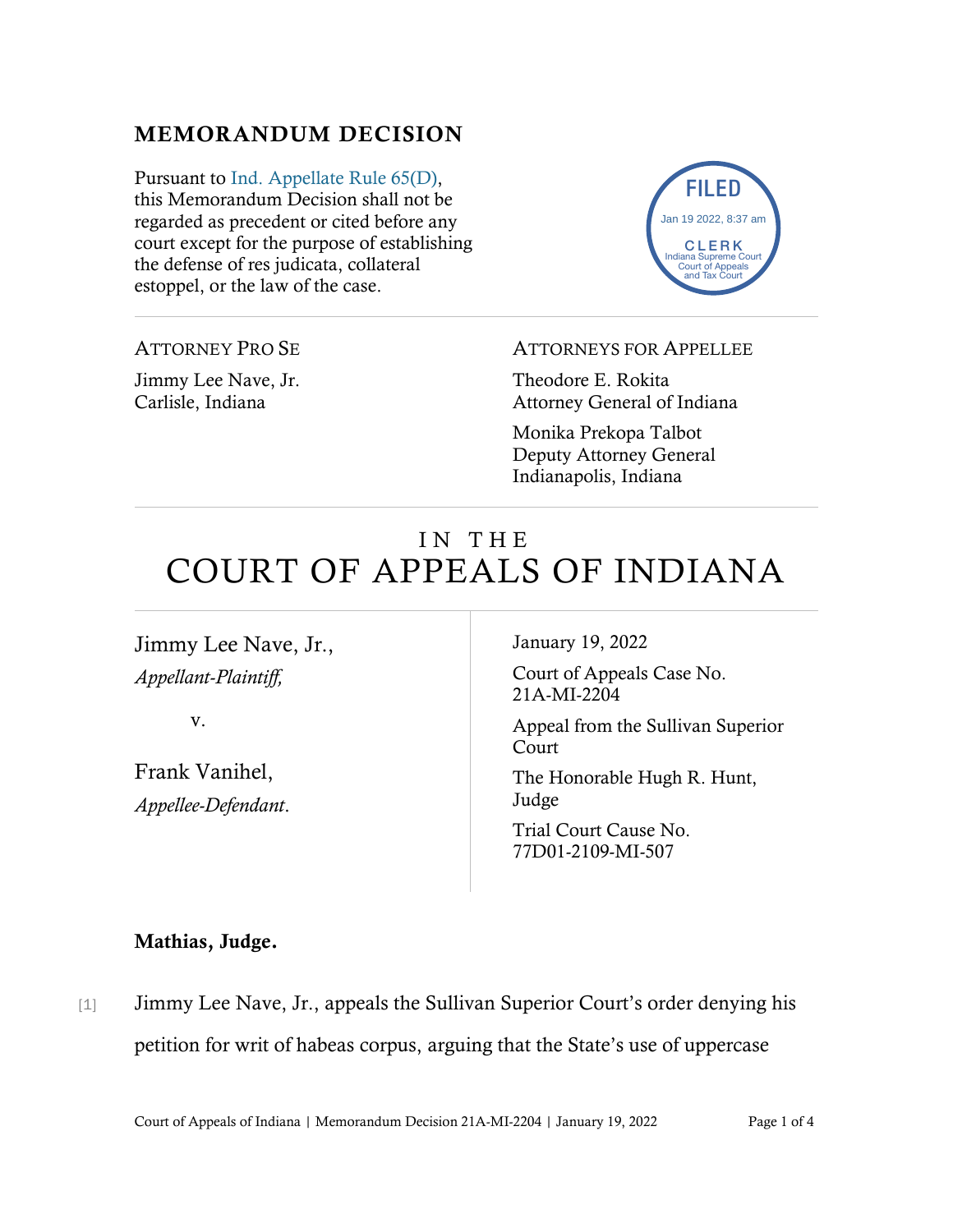letters in the caption of the charging information renders his confinement in the Wabash Correctional Facility unlawful. We disagree and affirm.

#### Facts and Procedural History

- [2] In 2013, the State charged Nave with Class A felony kidnapping and Class B felony carjacking. The caption of the charging information styled the parties as "STATE OF INDIANA" and "JIMMY LEE NAVE, JR." Appellant's App. p. 5. Nave was ultimately convicted of kidnapping, and the trial court sentenced him to thirty-five years of incarceration. On September 9, 2021, eight years after he was tried and convicted, Nave filed a petition for writ of habeas corpus asserting that his confinement in the Wabash Correctional Facility is unlawful because he was prosecuted by the "STATE OF INDIANA," rather than by "The State of Indiana." *Id*. at 7–11. The trial court determined that there is "no basis in law" for Nave's claim and dismissed his petition the next day. *Id*. at 4. Nave filed a motion to correct error on September 24, which the trial court also denied.
- [3] Nave now appeals.

#### Discussion and Decision

 $[4]$  We note initially that Nave appears pro se in this appeal, just as he did before the trial court. It is well settled that pro se litigants are not afforded any inherent leniency simply by virtue of being self-represented. *Willet v. State*[, 151 N.E.3d](https://www.westlaw.com/Document/I6742f9c0d36d11ea8fcf98c4a297e5e3/View/FullText.html?transitionType=Default&contextData=(sc.Default)&VR=3.0&RS=da3.0&fragmentIdentifier=co_pp_sp_7902_1277)  [1274, 1277 \(Ind. Ct. App. 2020\).](https://www.westlaw.com/Document/I6742f9c0d36d11ea8fcf98c4a297e5e3/View/FullText.html?transitionType=Default&contextData=(sc.Default)&VR=3.0&RS=da3.0&fragmentIdentifier=co_pp_sp_7902_1277)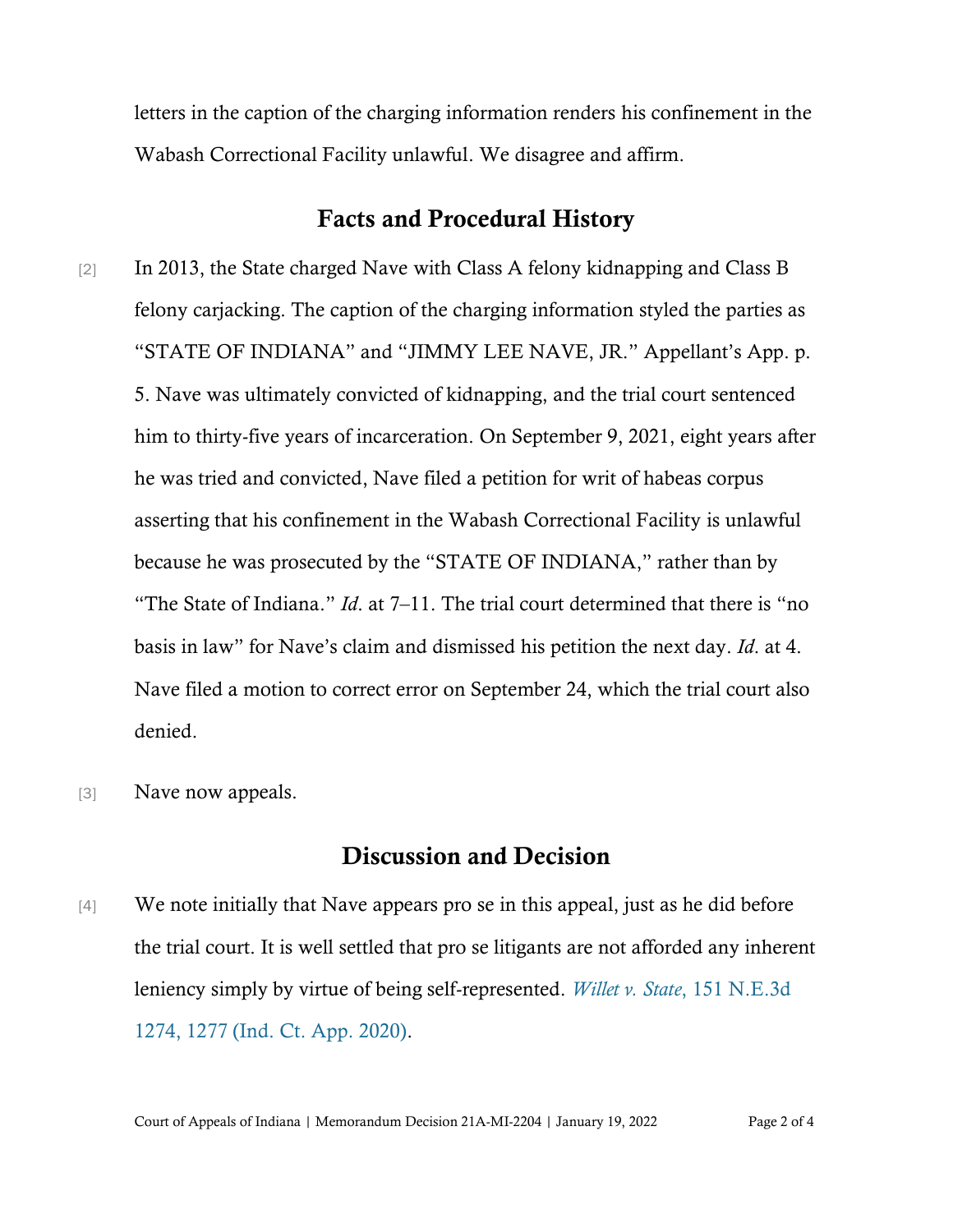- [5] Nave's sole claim on appeal is that the State's charging information contained a fatal typographic error; that, in turn, his conviction is invalid; that he has been unlawfully restrained as a result; and that he is therefore entitled to immediate release from confinement. More specifically, he argues that the charging information's use of "STATE OF INDIANA," in uppercased letters, instead of "State of Indiana," in lowercased letters, "is inconsistent and in direct violation of the Indiana Constitution." Appellant's Br. at 9.
- [6] Regardless of the claim's merit, Nave waited too long to raise it. A challenge to a purportedly defective charging information must generally be raised in a pretrial motion to dismiss. *Neff v. State*[, 915 N.E.2d 1026, 1031 \(Ind. Ct. App.](https://www.westlaw.com/Document/Ice7f5ca6c93011de9988d233d23fe599/View/FullText.html?transitionType=Default&contextData=(sc.Default)&VR=3.0&RS=da3.0&fragmentIdentifier=co_pp_sp_578_1031)  [2009\);](https://www.westlaw.com/Document/Ice7f5ca6c93011de9988d233d23fe599/View/FullText.html?transitionType=Default&contextData=(sc.Default)&VR=3.0&RS=da3.0&fragmentIdentifier=co_pp_sp_578_1031) *see also [Milo v. State](https://www.westlaw.com/Document/Iba248000179d11ea8d9494c64d4c96f1/View/FullText.html?transitionType=Default&contextData=(sc.Default)&VR=3.0&RS=da3.0&fragmentIdentifier=co_pp_sp_7902_1003)*, [137 N.E.3d 995, 1003 \(Ind. Ct. App. 2019\)](https://www.westlaw.com/Document/Iba248000179d11ea8d9494c64d4c96f1/View/FullText.html?transitionType=Default&contextData=(sc.Default)&VR=3.0&RS=da3.0&fragmentIdentifier=co_pp_sp_7902_1003) ("It is well settled that the proper method to challenge deficiencies in a charging information is to file a motion to dismiss the information."). "Failure to challenge a defective charging information by way of a motion to dismiss before the trial court waives any such challenge on appeal." *[Wilhoite v. State](https://www.westlaw.com/Document/I2aa20918cb9e11e390d4edf60ce7d742/View/FullText.html?transitionType=Default&contextData=(sc.Default)&VR=3.0&RS=da3.0&fragmentIdentifier=co_pp_sp_7902_352)*[, 7 N.E.3d](https://www.westlaw.com/Document/I2aa20918cb9e11e390d4edf60ce7d742/View/FullText.html?transitionType=Default&contextData=(sc.Default)&VR=3.0&RS=da3.0&fragmentIdentifier=co_pp_sp_7902_352)  [350, 352 \(Ind. Ct. App. 2014\)](https://www.westlaw.com/Document/I2aa20918cb9e11e390d4edf60ce7d742/View/FullText.html?transitionType=Default&contextData=(sc.Default)&VR=3.0&RS=da3.0&fragmentIdentifier=co_pp_sp_7902_352) (quoting *[Neff](https://www.westlaw.com/Document/Ice7f5ca6c93011de9988d233d23fe599/View/FullText.html?transitionType=Default&contextData=(sc.Default)&VR=3.0&RS=da3.0&fragmentIdentifier=co_pp_sp_578_1031)*[, 915 N.E.2d at 1031\)](https://www.westlaw.com/Document/Ice7f5ca6c93011de9988d233d23fe599/View/FullText.html?transitionType=Default&contextData=(sc.Default)&VR=3.0&RS=da3.0&fragmentIdentifier=co_pp_sp_578_1031).
- [7] Nave, rather than filing a motion to dismiss or otherwise objecting to the contents of the charging information, waited until September 2021, eight years after his 2013 trial, to challenge the alleged defect he now complains of. As a result, Nave has waived this challenge on appeal.
- [8] Waiver notwithstanding, Nave's claim lacks merit. The purpose of a charging information is to notify the defendant of the crime charged so that he can